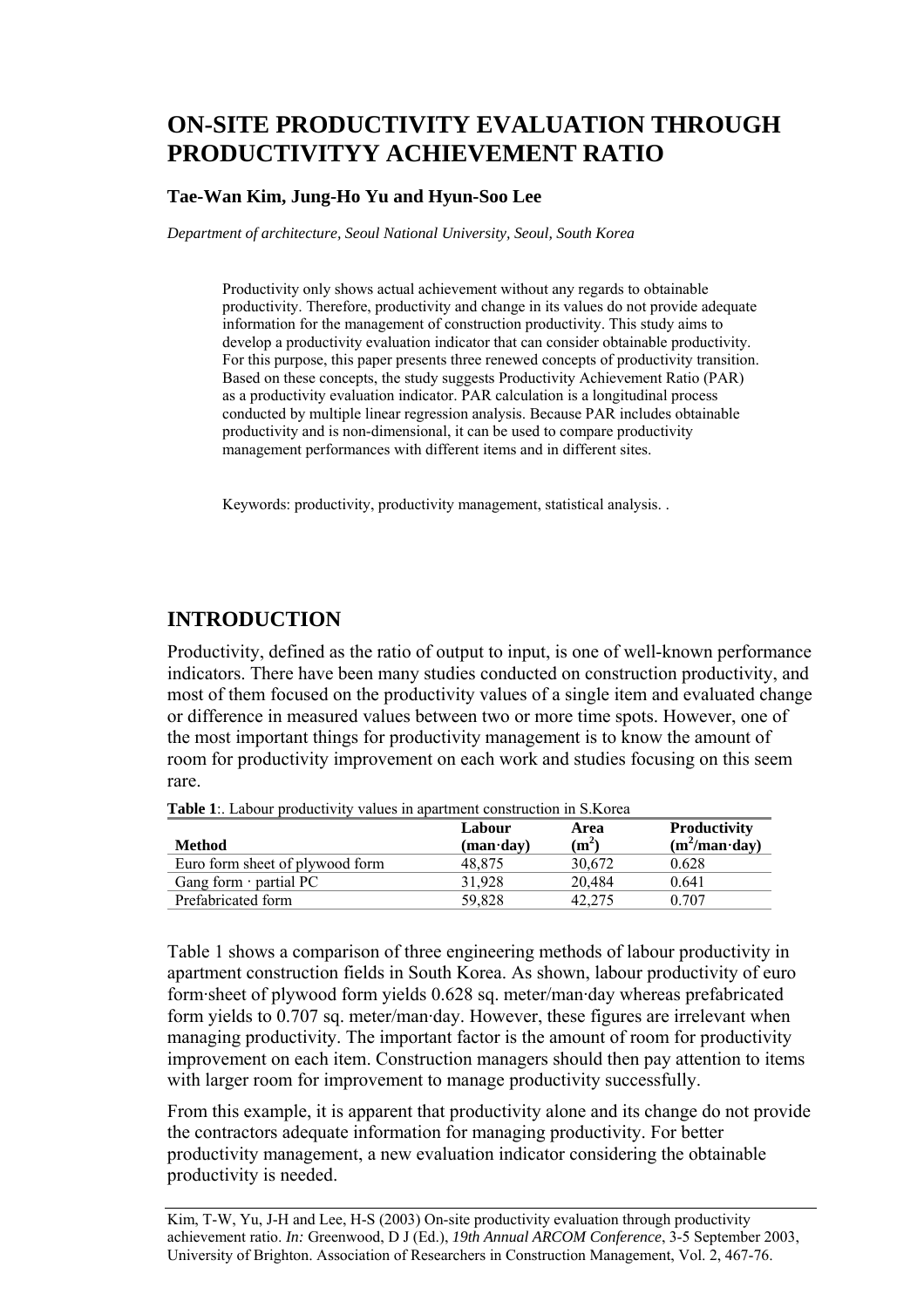# **OBJECTIVES AND METHOD**

This study aims to develop an indicator for productivity evaluation. An evaluation indicator should also include obtainable productivity in order to draw out important items to manage productivity. In addition, an evaluation indicator must meet the quantification requirement to measure in a practical manner. Considering the above, this study suggests the use of Productivity Achievement Ratio(PAR) as an evaluation indicator. PAR is the ratio of Actual Productivity(AP) to Obtainable Productivity(OP).

Productivity can be classified into labour productivity, material productivity, capital productivity, etc. according to the input type. Though the type of productivity is insignificant to the context of this study, labour productivity has been selected as the target of this research for practical purpose. Labour productivity used in this paper is as follows:

 $\Pr{oductivity} = \frac{Output}{Man \cdot Hour}$  (1)

This research consists of four steps:

(1) Literature review is carried out on the productivity management and productivity indicators.

(2) Controversial points are presented and renewed concepts on productivity are proposed to solve the problems.

(3) On the basis of the proposed concepts, a new evaluation indicator for the productivity management, PAR, is suggested.

(4) An example is presented to show the implications of PAR and a verification study is performed.

# **LITERATURE REVIEW**

## **Productivity management**

Sumanth(1984) divides productivity management into these four steps: measurement, evaluation, planning, improvement. Table 2 shows the contents of each step.

| <b>Table 2.</b> I Foundly to management eyere and the contents of each step |                                                                         |  |
|-----------------------------------------------------------------------------|-------------------------------------------------------------------------|--|
| <b>Step</b>                                                                 | Contents                                                                |  |
| Measurement                                                                 | Focuses on measuring productivity value                                 |  |
| Evaluation                                                                  | Calculates the change in productivity values                            |  |
| Planning                                                                    | Predicts future productivity and devises short-term and long-term plans |  |
| Improvement                                                                 | Executes productivity improvement programs made in Planning             |  |
|                                                                             |                                                                         |  |

**Table 2:** Productivity management cycle and the contents of each step

However, existing studies on productivity mainly focus on productivity measurement. Though they give a decent estimation of productivity, these studies do not evaluate the context of productivity manifestation and cannot assess important items for managing productivity. It is because neither change in productivity nor variation of productivity reflects the characteristics of each item. For example, some items have high productivity even without its huge potential for improvement, while others substantially have low productivity despite its successful performance. Therefore, an advanced productivity evaluation indicator that can partake the characteristics of each item is needed for expert management of productivity.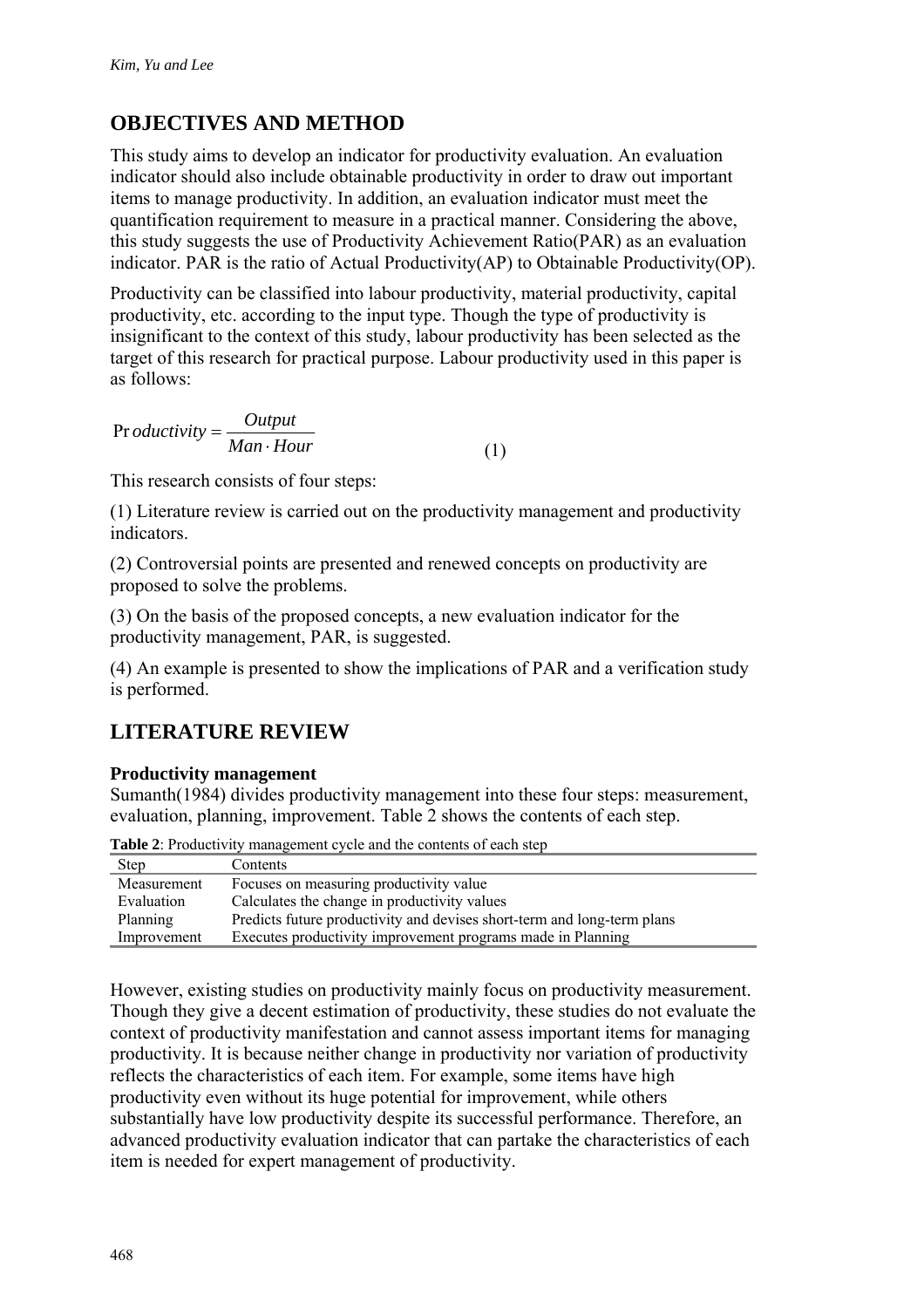### **Functions of indicators for productivity management**

Business Roundtable (1987) presents detailed functions of productivity indicators or measures in the construction industry as follows:

- Determine how effectively their projects are being managed.
- Detect adverse trends quickly so corrective actions may be taken.
- Determine the effects of changed methods or conditions.
- Identify both high and low areas of productivity and reasons for the differences.
- Compare the performance of different contractors.

Proposed functions will help owners and construction managers by providing a way of determining trends and levels of productivity and the response to corrective actions and/or inactions.

Therefore, existing productivity indicators can be verified using the criteria. And a new productivity evaluation indicator, suggested in this study, can also be verified using the criteria.

#### **Productivity influence factors**

Borcherding (1986) classifies causes of reduced productivity in construction work into five categories: (1) waiting or idle, (2) traveling, (3) working slowly, (4) doing ineffective work, and (5) doing rework. Crafts workers produce less output per unit of time due to one of these basic nonproductive activities. Activities are affected directly or indirectly by several other factors. Son and Lee (2002) gathered productivity influence factors and categorized into five sections. However, both of these studies have quantificational problems and can't be applied to mathematical approaches.

Kim (1994) explained productivity influence factors dividing into factors improving productivity and factors decreasing productivity. The research assumed the existence of a standard of judgment between improvement and decrease. However, construction technology is developing continuously and this makes the standard to be more vague. Therefore, it is needed to presume the best productivity in which everything is perceived as perfect. In this case, productivity influence factor can be defined as a factor that obstructs productivity from reaching the best productivity.

Alarcon and Ashley (1992) offer general performance model (GPM model) as an attempt to evaluate performance at a project level. The GPM model has sets of variables that are directly affected by project options: These variables, called drivers, include craft labour, engineer, owner, project manager, etc. and thus propagate the effects during the process, stimulating the four project outcomes of cost, schedule, value and effectiveness. These outcomes can be combined into one value according to the preferences of the decision maker. But it is too abstract and simplified to be used practically.

#### **Indicators for productivity management**

Thomas (1999) proposes a baseline productivity for productivity management. Baseline productivity is the value of unaffected productivity by disruptions. It can be set through a certain process from pre-constructed field DB. Regression analysis is utilized to figure out the relation of each disruption to productivity reduction, but this indicator merely serves as an estimation model and does not involve productivity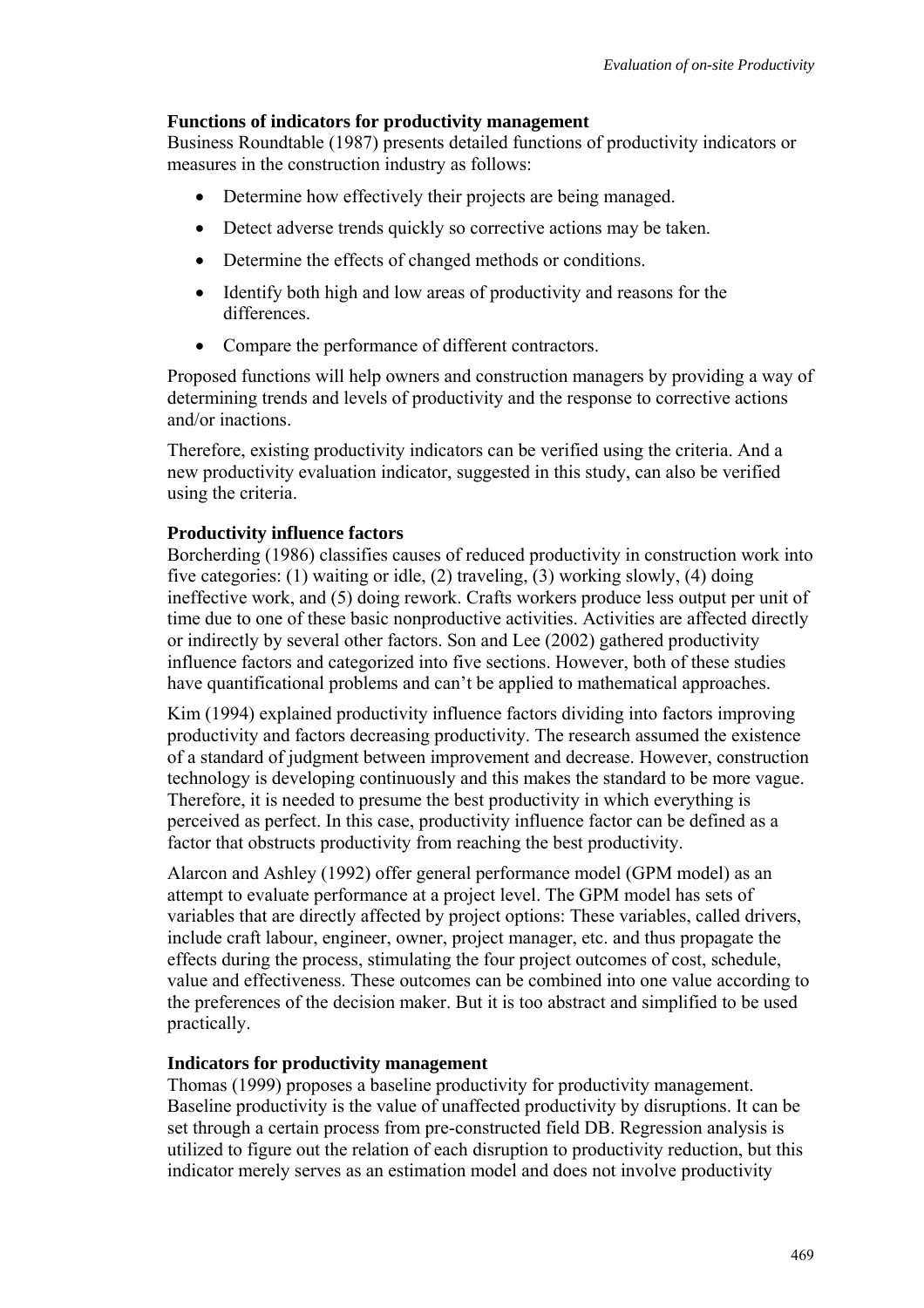evaluation. The approach assumes that baseline productivity is not going to change on a single construction field, but rather a certain obtainable productivity can fluctuate over the whole construction period.

Herbsman and Ellis (1990) also suggest a statistical model that establishes the quantitative relationship between influence factors and productivity rates. A regression equation can be calculated to show this relationship when productivity influence factors are determined and scored by past experiences, general knowledge, and other available methods. However, this model also does not appear to be a qualified evaluation tool and any corrective actions cannot be taken during the construction period.

# **RENEWED CONCEPT ON PRODUCTIVITY**

#### **Three types of productivity**

On-site productivity transition generally includes one positive loop and one negative loop from a viewpoint of systems thinking. The methods of systems thinking provide us with tools for better understanding difficult management problems (Kirkwood 1998). A positive loop contains an even number of negative causal links and indicated by  $a + sign$  in parentheses. For example, as productivity rises, morale value at the site also increases. Likewise, if morale value at the site increases, on-site productivity would also rises. Therefore, morale and productivity form a positive loop. On the other hand, a negative loop contains an odd number of negative causal links and indicated by a – sign in parentheses. For example, the gap between limit and productivity decreases when productivity increases, which means a smaller gap between limit and productivity lowers productivity. Therefore, productivity and the gap form a negative loop. Figure 1 shows the relationship.



**Figure 1**: Productivity causal loops based on systems thinking

Productivity transition of positive and negative loops is illustrated in figure 2. Pay attention to the horizontal axis in figure 2. Time is not a physical but a conceptual idea that places productivity as the last value of the vertical axis.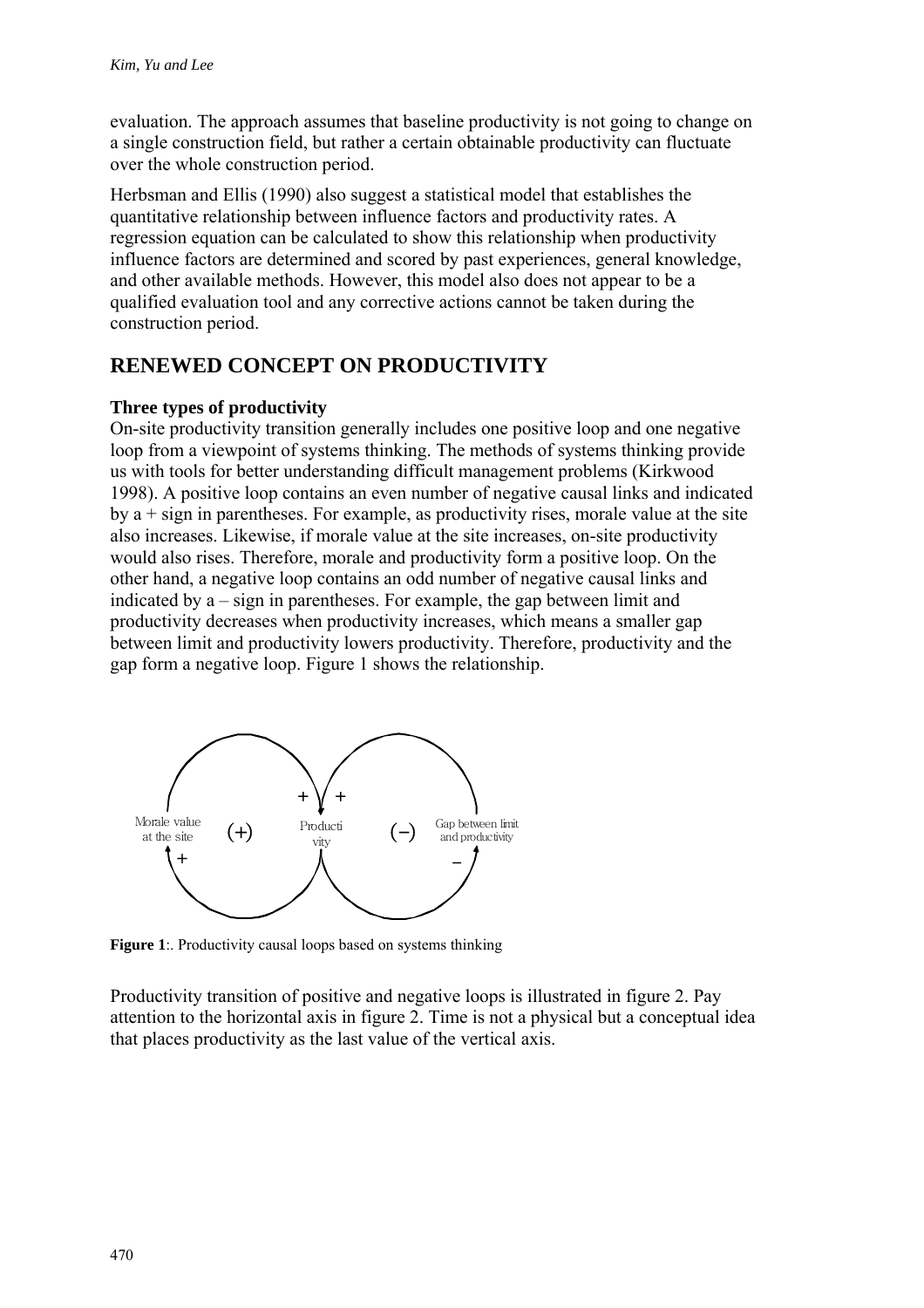

**Figure 2**: Productivity transition graph

Based on the transition graph, this paper proposes three types of productivity.

The first type of productivity is Ideal Productivity (IP), in which everything is perceived as perfect. IP is not countable and not obtainable because various factors in the real world limit perfection.

The second type is Actual Productivity (AP). This is what the contractors in the construction fields usually acquire. AP value equals existing productivity value.

The last type of productivity is Obtainable Productivity (OP), which exists between AP and IP. OP is obtainable only by best performance. Thus, OP is the highest value of productivity contractors can obtain. It is noteworthy to mention that OP and AP fluctuate everyday.

#### **Reduction factor**

Reduction Factor (RF) is defined as a factor that obstructs productivity from reaching an IP value. Namely, RF is the origin of difference between IP and AP. This idea can be expressed by the following equation:

 $AP = IP - an amount of productivity loss caused by RF$  (2)

Reduction Factors are classified into four factors based on two criteria.

*Can someone with a construction project perspective control the RF?*  Factors such as "site layout plan" can be controlled in a project perspective. That is, these RFs obstruct AP from reaching OP. Other factors such as "weather conditions" cannot be controlled and cannot be stopped. Therefore, these RFs prevent OP from reaching IP. The former is referred to as Controllable-RF(C-RF) and the latter Uncontrollable-RF(UC-RF). These concepts are presented as the following equations:

 $OP = IP - an amount of productivity loss caused by UC-RF$  (3)

 $AP = OP -$  an amount of productivity loss caused by C-RF (4)

Figure 3 shows the relation of RFs and productivity effectively.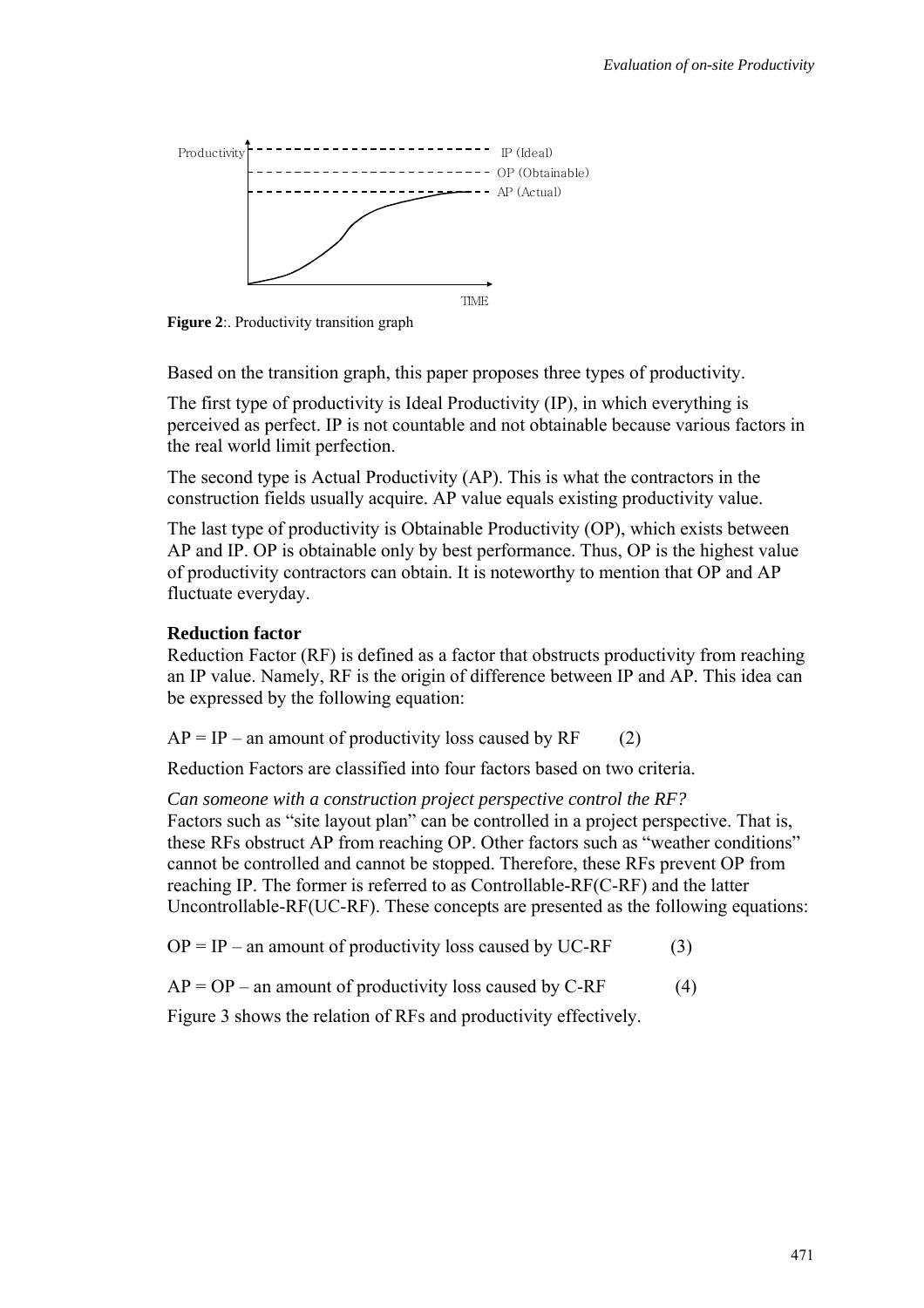

**Figure 3**:. Relationship of RFs and productivity

## *Can RFs be variable in a project period?*

Certain RFs like "faithfulness of labors" undergo a daily change, while others like "insufficient drawings" remain unchanged during the construction period. The former is named Variable-RF(V-RF) and the latter is named Invariable-RF(IV-RF). Though IV-RF should be considered as RF when comparing different sites, it does not affect the change of the productivity value in one item of a construction field.

These two criteria form a 2 by 2 RF matrix as shown in figure 4. For example, "weather conditions" belong to the UC-V-RF dimension, and "work schedule planning" is a typical C-V-RF. "Conditions of site location" would be a UC-IV-RF and "site layout planning" would fall into the C-IV-RF category.



**Figure 4**: 2 by 2 RF matrix

## **Calculation of OP and AP**

IP cannot be reached by effort in project level. Therefore, OP and AP should be calculated to carry out practical productivity evaluation. Based on labor productivity calculation, AP can be measured as shown below:

$$
AP = \frac{Output(quantities)}{Man \cdot Hour}
$$
 (5)

While OP is also a measurement of conceptual productivity and cannot be calculated, approximate quantity of OP can be computed by utilizing multiple linear regression analysis with a longitudinal process. This study determines that quantity as an OP value when calculating PAR. Detailed procedure is as follows: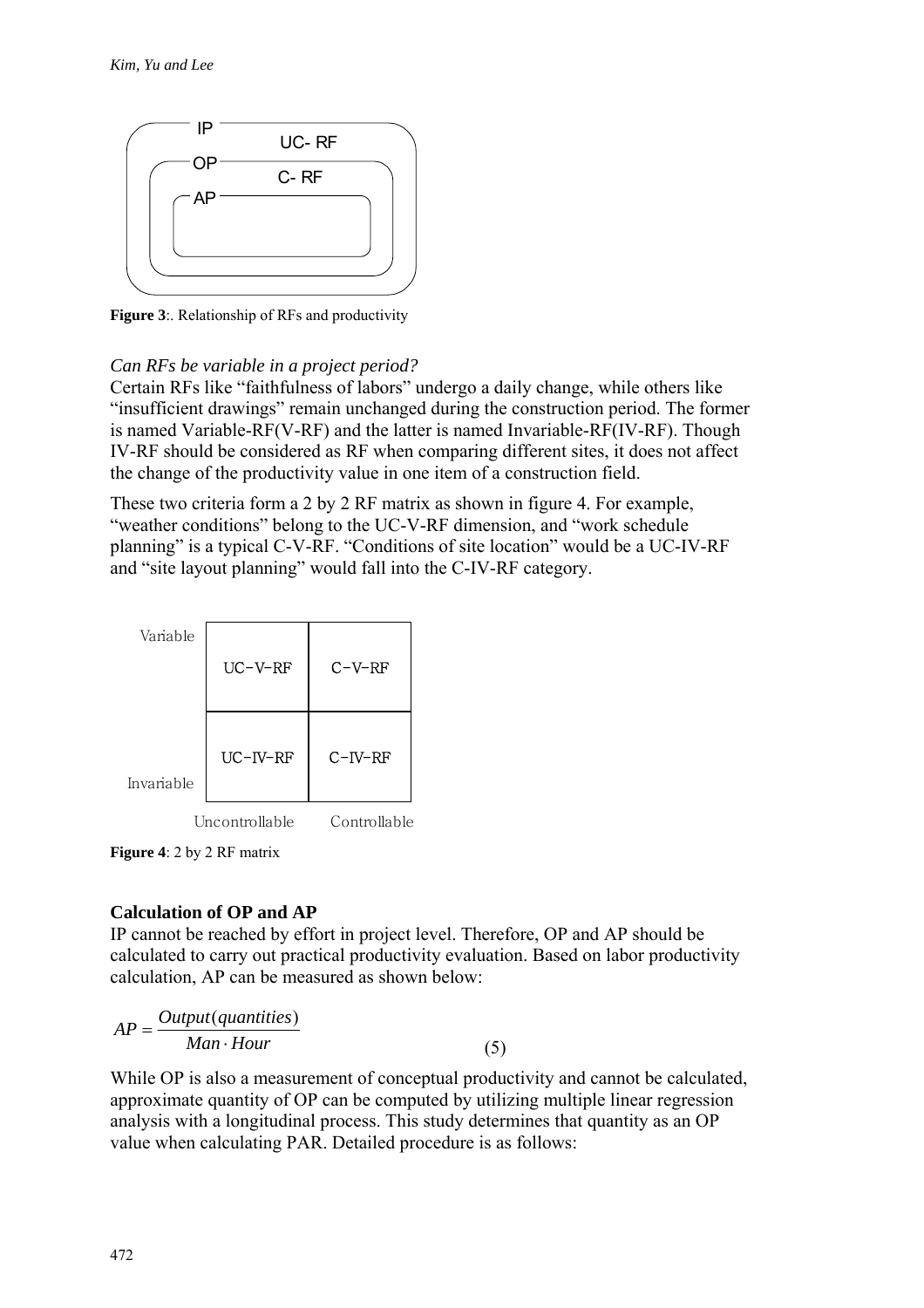- 1 RFs are listed and identified. The computation should be made based on expertise, experience and paper work. 2 by 2 RF matrix can be completed by locating RFs into the right dimension.
- 2 Quantification methods are determined by identified V-RFs. There is no need for IV-RFs, because OP calculation is a kind of longitudinal process. Quantification method includes direct quantification, indirect quantification and non-parametric ranking.
- 3 RFs and productivity data are collected periodically. Herbsman and Ellis(1990) recommends that the minimum number of observations should be at least three times the number of the V-RFs involved in a specific item. For example, if there are 10 V-RFs, then 30 or more cases should be collected.
- 4 Correlation analysis is conducted to determine whether each RF is mutually exclusive or not. In a case where some RFs are dependent on another, a ripple effect can be generated yielding an incorrect OP value at the end.

These are two possible solutions in solving the interdependency problem. First, RFs of similar constructs can be combined. Second, RFs can be gathered in a pattern to make new factors. This technique is called factor analysis.

5 A multiple linear regression analysis is conducted to figure out an OP value. In each case, RFs are explanatory variables and APs are dependent. The analysis should be verified by a significance test. These RFs that are not statistically significant should then be excluded.

The regression equation has the following construction:

$$
AP = A - \sum_{n} B_{1,n} \cdot C - V - RF_n - \sum_{l} B_{2,l} \cdot UC - V - RF_l
$$
\n(6)

where A is the y-intercept;  $B_{1n}$  is the regression coefficient for C-V-RF<sub>n</sub>;  $B_{21}$  is the regression coefficient for UC-V-RFl.

6 OP during a certain period t is calculated as the equation below:

$$
OP_{t} = A - \sum_{l} B_{2,l} \cdot UC - V - RF_{l,t}
$$
\n(7)

where UC-V-RF<sub>l,t</sub> is the value of UC-V-RF<sub>l</sub> at the period t.

That is, OP is the productivity value when C-V-RFs have not yet occurred. Mathematically, the value of C-V-RF is 0. Though an intercept A is supposed to be an IP value, it has to be proven if it's IP or not. Because a regression model is only statistically valid within the range of values observed for RFs (Betteley 1994).

The process to determine OP value gains more accuracy as more data are collected. Figure 5 shows the overall procedure.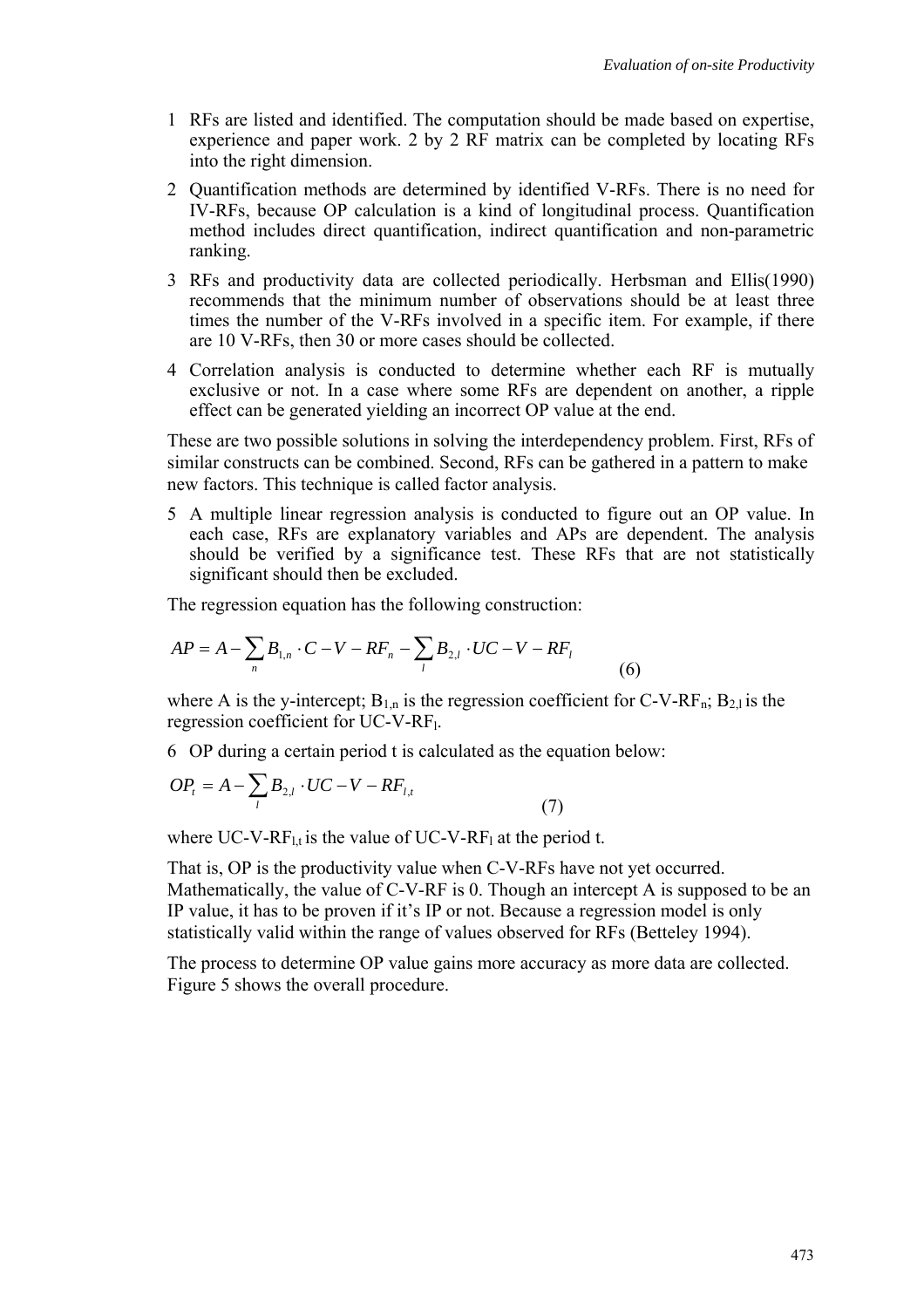

**Figure 5**: OP calculation procedure

# **PRODUCTIVITY ACHIEVEMENT RATIO**

#### **PAR as a productivity evaluation indicator**

Productivity Achievement Ratio (PAR) can be represented as the quotient of the AP and the OP. This value can be used as a productivity evaluation indicator because it includes obtainable productivity. In other words, PAR informs what items are executed with low management capacity, and suggests what items a project manager should concentrate on to improve the AP. PAR is expressed as below:

$$
PAR = \frac{AP}{OP} \times 100\frac{\%}{9}
$$
 (8)

where  $0 \leq PAR \leq 100$ .

High PAR indicates better management of productivity on a certain item. On the contrary, an item with low PAR should be supervised or studied to improve on-site productivity. Figure 6 explains this concept more clearly.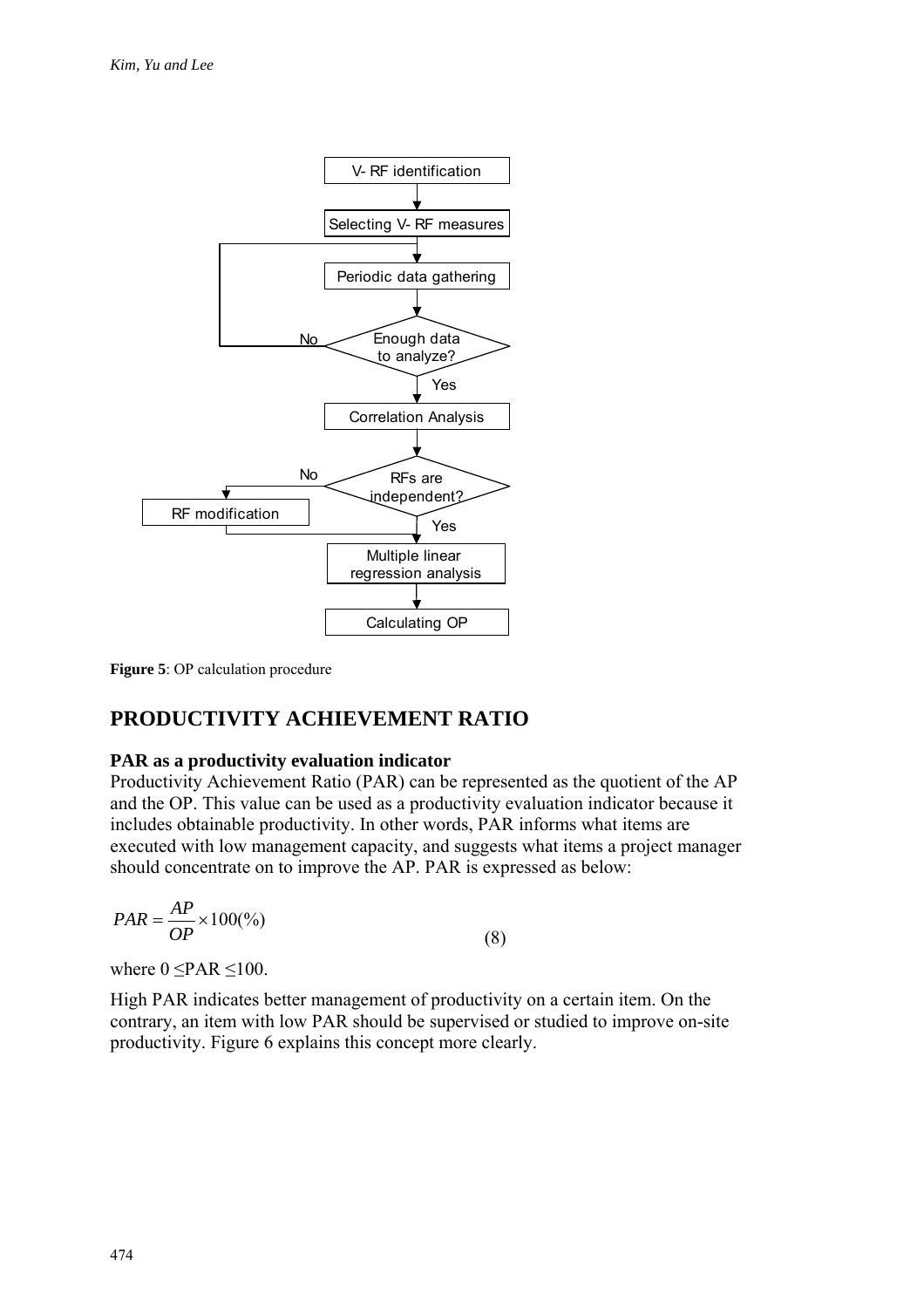

**Figure 6**: Productivity values of item A and item B.

In figure 6, although AP of item A is higher than that of item B, more attention should be paid to item A because PAR of item A is 50%, while PAR of item B is 67%.

PAR can also be used to compare equal items in different fields, since it is nondimensional. For example, when PAR of steel fabrication is 70% in site A and 80% in site B, it is possible to say that site B manages steel fabrication productivity better than site A.

#### **Verification of PAR**

PAR meets the qualifications Business Roundtable(1987) suggested for productivity indicator.

#### *Determine how effectively their projects are being managed.*

PAR value and its change can signify how effectively on-site productivity is being managed. This is because PAR is not concerned about the change in productivity but about the change in effectiveness of productivity management.

#### *Detect adverse trends quickly so corrective actions may be taken.*

It is possible to determine which item has low PAR value when on-site data are collected periodically. As low PAR value means room for improving productivity, more supervisions or corrective actions are required.

Moreover, each standardized regression coefficient of the regression model generated in OP calculating process indicates the magnitude of RF's influence on productivity. This information can be used to take appropriate actions for productivity management.

## *Determine the effects of changed methods or conditions.*

Contractors are able to calculate PAR values on certain methods or conditions. That is to say, accumulated PAR values are used as data to determine the effects of methods or conditions on productivity management. For example, if PAR values of steel installation in three apartment construction fields are 73%, 76% and 79%, it is possible to say that contractors are acquiring productivity equivalent to 76% of obtainable productivity when they execute steel installation works in apartment fields. This is the case with most of the methods.

*Identify both high and low areas of productivity and reasons for the differences.*  Because PAR values are calculated continually in a building period, the Highs and Lows can be taken to evaluate productivity management performance. In addition, the comparison between RF values of high PAR cases and low PAR cases explains which RF is the main reason for the differences.